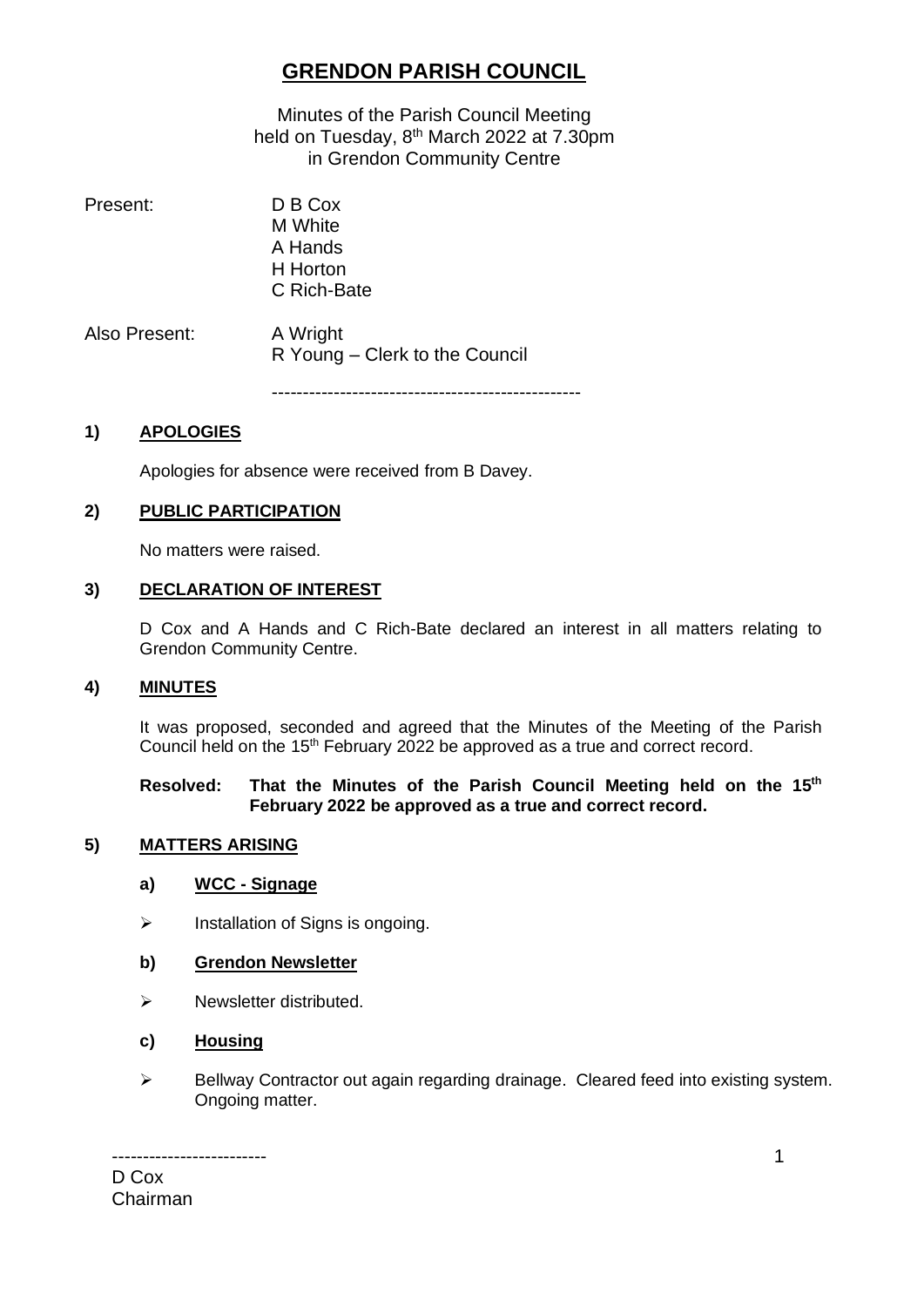# **d) Hodgetts Estates**

 $\triangleright$  NWBC sent letter to Hodgetts Estates regarding buildings and operations from site.

# **e) Co-operative Store**

 $\triangleright$  Manager to attend next month's meeting.

# **f) Play Area at bottom of Boot Hill**

➢ A Wright reported all matters with Warwickshire County Council.

# **g) Severn Trent**

➢ Office of Craig Tracey M.P. recommended taking up issues with OFWAT. Did not answer questions submitted.

# **h) Bus Shelter by Green Lane**

- ➢ NWBC, WCC and National Highways all stated land on which the Bus Shelter stands is not in their ownership.
- $\triangleright$  Fiona McKenzie checked Land Registry and found no details recorded.
- ➢ Clerk to write to National Highways, WCC and NWBC stating intend to replace Bus Shelter and ask if any objection.

# **i) Pull-in Adjacent to Co-operative Store**

- ➢ A Wright reported enquiries were ongoing with National Highways.
- ➢ No further information received from S Maxey at NWBC.
- ➢ Planning Inspector had specified a road crossing should be installed when Bellway Planning Application approved.

# **j) Grit Bins**

➢ A Wright arranging site meeting to discuss potential sites for Grit Bins in the Parish.

# **6) PLANNING**

# **a) Planning Applications Received**

i) PAP/2022/0026 Bridge Farm, Spon Lane, Grendon One new barn to replace two existing barns for agricultural purposes.

# **7) CORRESPONDENCE AND ANNOUNCEMENTS**

- $\triangleright$  NWBC Special Sub-Group Meeting 8<sup>th</sup> March 2022.
- $\triangleright$  NWBC Community and Environment Board 14<sup>th</sup> March 2022.
- $\triangleright$  NWBC Planning and Development Board  $7<sup>th</sup>$  March 2022.
- ➢ NWBC Full Council Meeting 23rd February 2022.
- $\triangleright$  NWBC Planning Sub-Committee 25<sup>th</sup> February 2022.
- $\triangleright$  NWBC Local Support Group.

-------------------------

D Cox Chairman